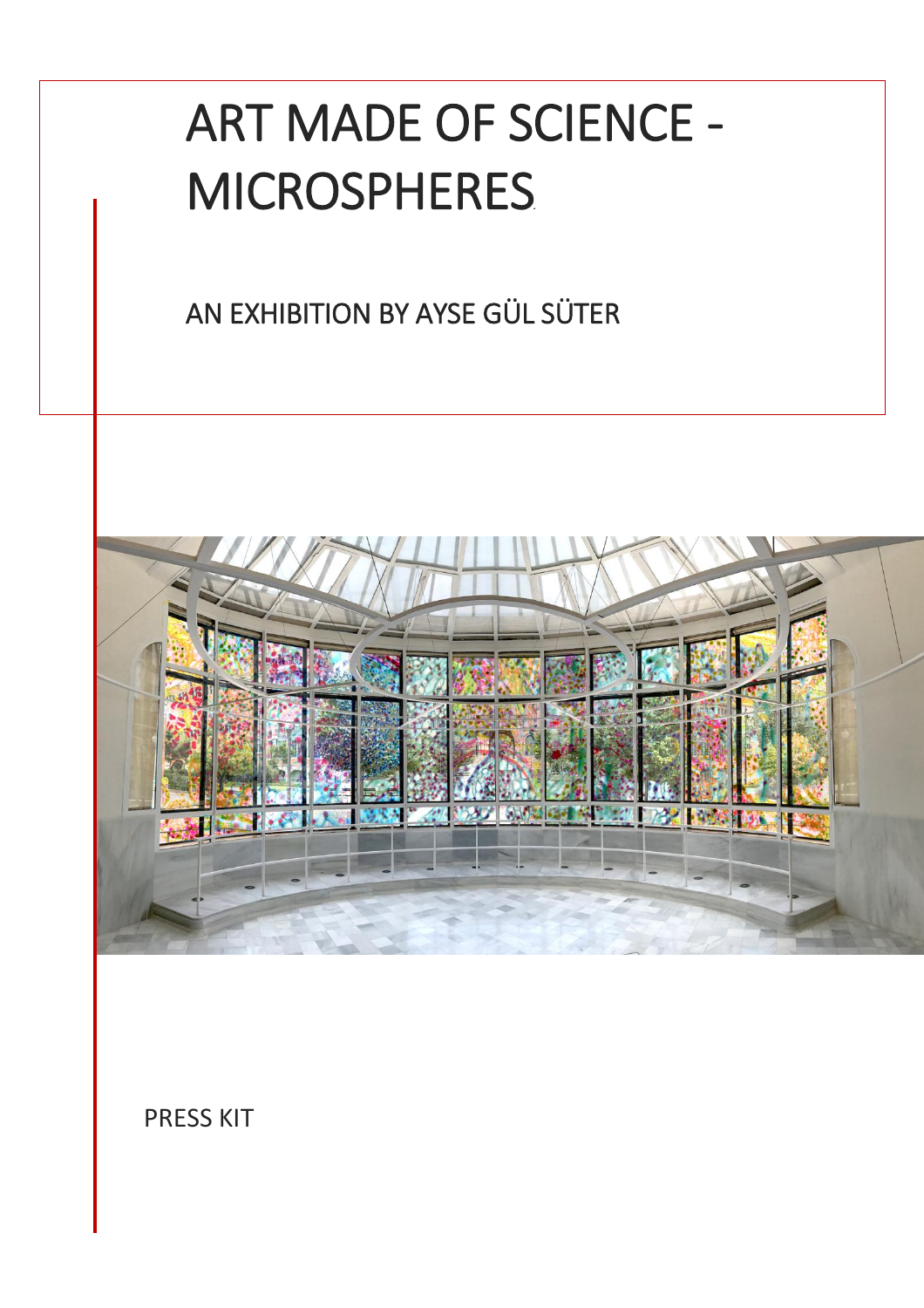

# **Index**

- **1.About the exhibition 1.1 Activities**
- **2. In the words of the artist**
- **3. Biography**
- **4. Organizers**
- **5. Images**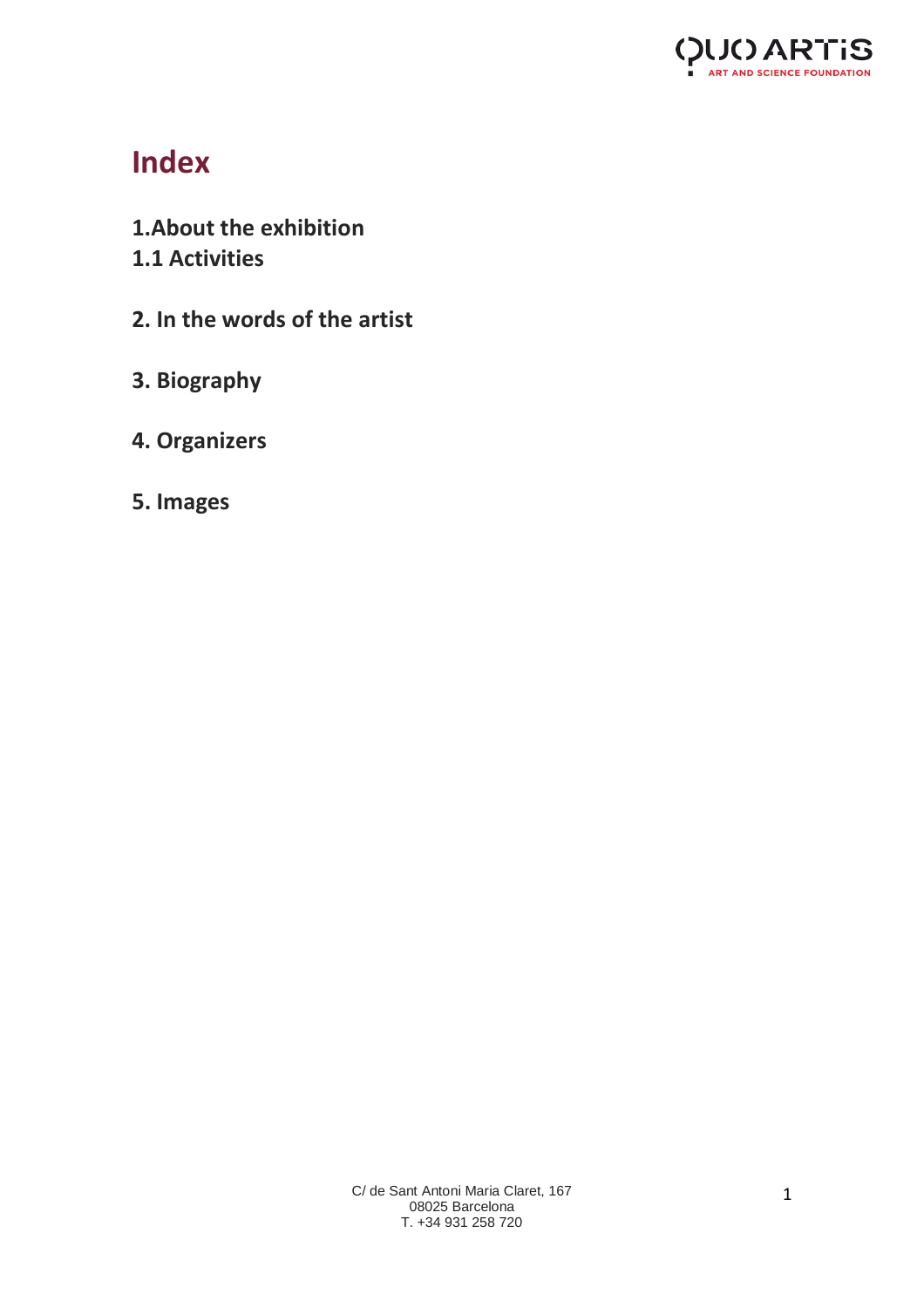

# **1. About the exhibition** *Art Made of Science – Microspheres*

The **spheres** resemble cells, tiny building blocks that make up the human body. Cells are the smallest components that represent life in our body.

The idea behind *Art Made of Science – Microspheres* by the artist **Ayse Gül Süter** (Turkey, 1982), arose during her **artistic stay in the Histopathology laboratory of the Institute for Research in Biomedicine (IRB Barcelona)**, where scientists observe microscopic samples of **healthy and unhealthy tissues** – taken from the liver, eye, skin or lung – **whose visual differences allow them to study and understand the pathologies.** 

The images that make up Süter's *site-specific* installation focus on the **visually distinctive forms of these tissues.** The artist adapts her observations to produce largescale images. The work thus converts the **"invisible"** parts of the human body **"visible"** – the cells – and invites the public to experience human cellular structures on a large scale.

The installation, which takes place in the **windows** of the **old operating room of the Sant Pau Art Nouveau Site**, takes advantage of daylight in the same way the operating room did in its time. The colours of the piece change depending on the intensity of light and are reminiscent of stained glass art (*vitrail*).

In conjunction with the installation, the video *Flight over cells*, created by the artist in the Histopathology Laboratory of IRB Barcelona, will be displayed. Visitors will witness how researchers rely on visual representations to diagnose pathologies.

**Süter's work reflects on the connections between science, medicine, life and art, while inviting the audience to experiment with large-scale human cell structures in an innovative way.** 

This project is the result of the **IRB Barcelona Artist Residency Program, which Süter carried out during 2018.** The program aims to interconnect artists interested in science with the wide range of research, scientists, data and infrastructure available at the Institute, as well as offer the opportunity to share their experiences with the general public. **Since its inception, Quo Artis has participated as a jury in the selection process.**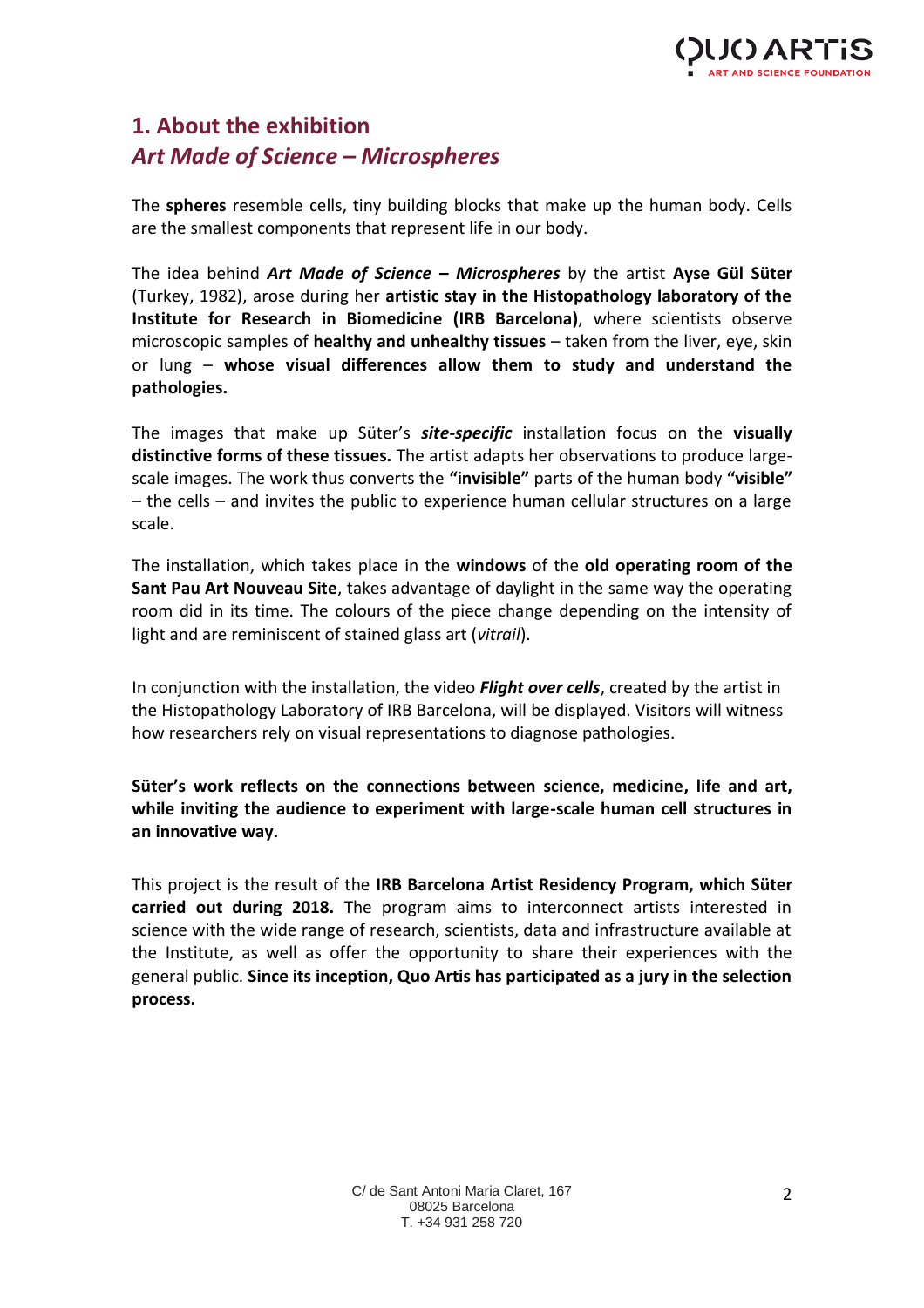

## *Art Made of Science – Microspheres*

From February 12 to March 12, 2019 Sant Pau Art Nouveau Site C/ Sant Antoni Maria Claret, 167 08025 Barcelona

## **Press conference:** February 12, 2019, 12h **Opening:** February 12 from 14 to 16.30h. Free entrance.

## **Sunday March 3, 2019:**

Free entrance.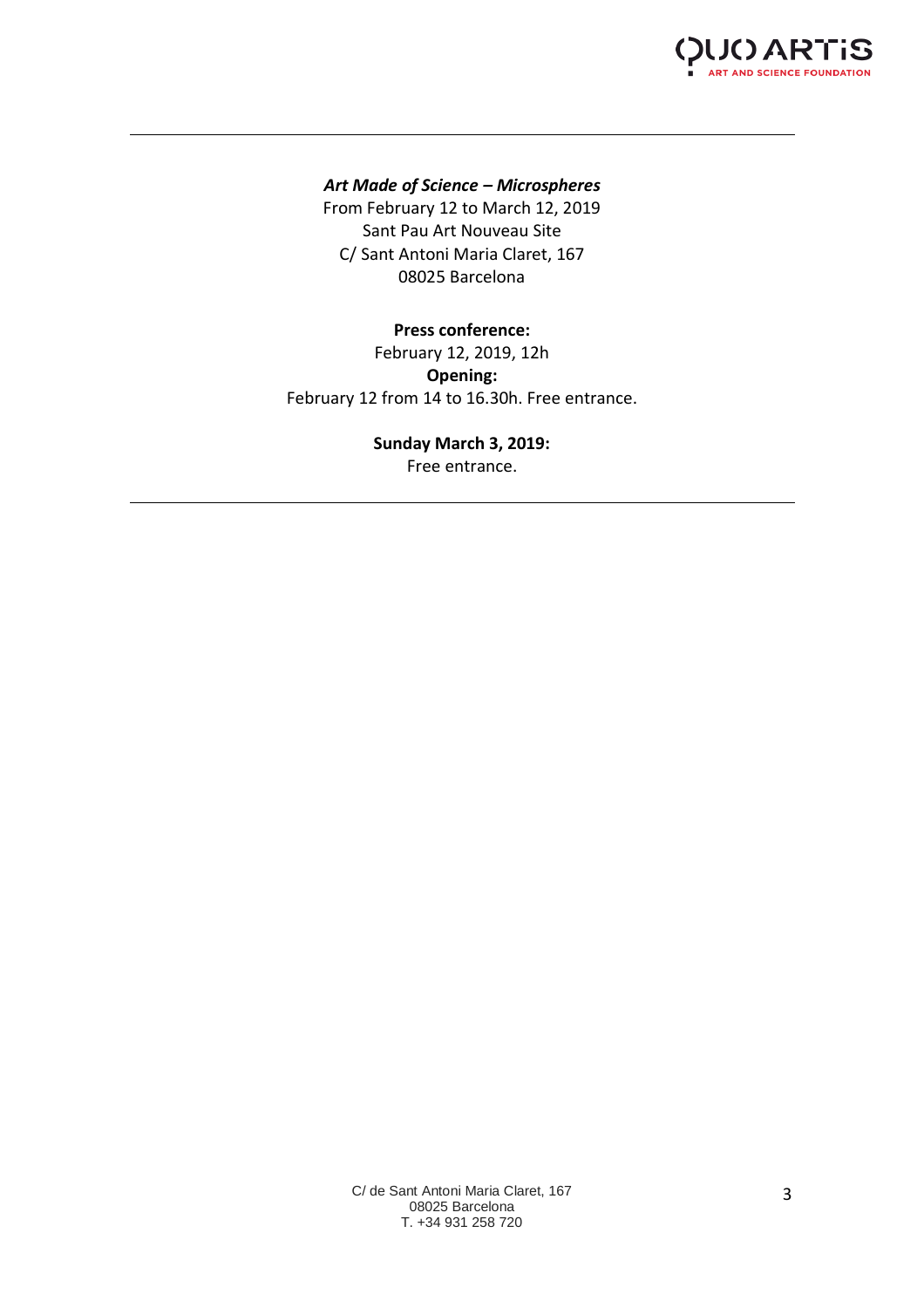## **1.1 Activities**

### Roundtable: *Science as a source of inspiration*

What will be the scientific-medical-technological challenges for the 21st century? What can art contribute to science, and science to art? What benefits, but also drawbacks, can occur from this exchange?

The roundtable *Science as a source of inspiration* challenges participants to discuss the relationships between art, science and technology, and the interactions that take place between these fields. Based on the personal experiences of the participants, an attempt will be made to answer these questions among others.

# Participants: **Marcel.lí Antúnez** (Artist), **Ernest Girault** (Scientist and composer), **Ayse Gül Süter** (Artist), **Neus Prats** (Scientist)

Moderator: **Daniel López del Rincón** (Art historian, exhibition curator)

Thursday, February 14, 2019, 19h Pau Gil Room, Sant Pau Art Nouveau Site C/ Sant Antoni Maria Claret, 167 08025 Barcelona Free entry

**Marcel·lí Antúnez** is an internationally renowned artist and is one of the most relevant figures of electronic art and science experimenta,on. His career spans a period of 30 years, during which he has developed an absolutely personal and iconoclastic visual universe, based on a reflection on systems of artistic production. He has carried out out installations and performances in museums, galleries, theaters and non-conventional spaces in more than 40 countries, including the Maison Europeanne de la Photographie de la Ville de Paris, the Institute of Contemporary Arts in London, the DAF of Tokyo, the MACBA of Barcelona or the ZDB of Lisbon.

**Ernest Giralt-Lledó** is a researcher at the Institute for Research in Biomedicine (IRB Barcelona) and professor at the University of Barcelona. Parallel to his scientific activity in the field of drug design for mental illnesses, he dedicates himself to musical composition. His most recent work is *Chemical Elements 2018: A Musical Mosaic*. It is made up of one hundred eighteen fragments, and reflects the Periodicity and the proper,es of the elements from the periodic table, while evoking the varied musical forms that fill the history and geography of our planet.

Ayse Gül Süter is a visual artist specialising in projects related to animation, installations, kinetic sculptures and bioart. She studied Animation and Digital Arts at the University of New York. In 2016 and 2018 she received the Cultural Exchange Scholarship of the Turkish Cultural

Foundation. She was a resident artist at the Visual Arts School of New York. She has also collaborated with scientists at the Marine Biology Laboratory (MBL) in Massachusetts, USA.

**Daniel López del Rincón** has a doctorate in Art History and is a professor at the University of Barcelona. His research and teaching focuses on the art of the 20th and 21st centuries and, particularly, on the analysis of the relationships between art, nature and science. His publica,ons include *Bioart: Art and life in the era of biotechnology* (Akal, 2015) and *Naturaleza Mutante: Del Bosco al Bioarte* (Sans Soleil, 2017). He was the curator of the exhibition Postnature (Etopia, 2018).

Neus Prats is an experimental pathologist and has a doctorate in Veterinary Medicine at the Autonomous University of Barcelona. She graduated from the European College of Veterinary Pathology & Laboratory Animal Medicine and is currently responsible for the Histopathology platform at the Institute for Research in Biomedicine (IRB Barcelona). Previously, she was an associate professor for 11 years at the Faculty of Veterinary Medicine of the UAB and head of Pathology and Predictive Toxicology in the research department in Almirall for 14 years. Currently, she is an ambassador of the Artist in Residence program at IRB Barcelona.

This activity is a collaboration between Sant Pau Art Noveau Site, IRB Barcelona and Quo Artis.

C/ de Sant Antoni Maria Claret, 167 08025 Barcelona T. +34 931 258 720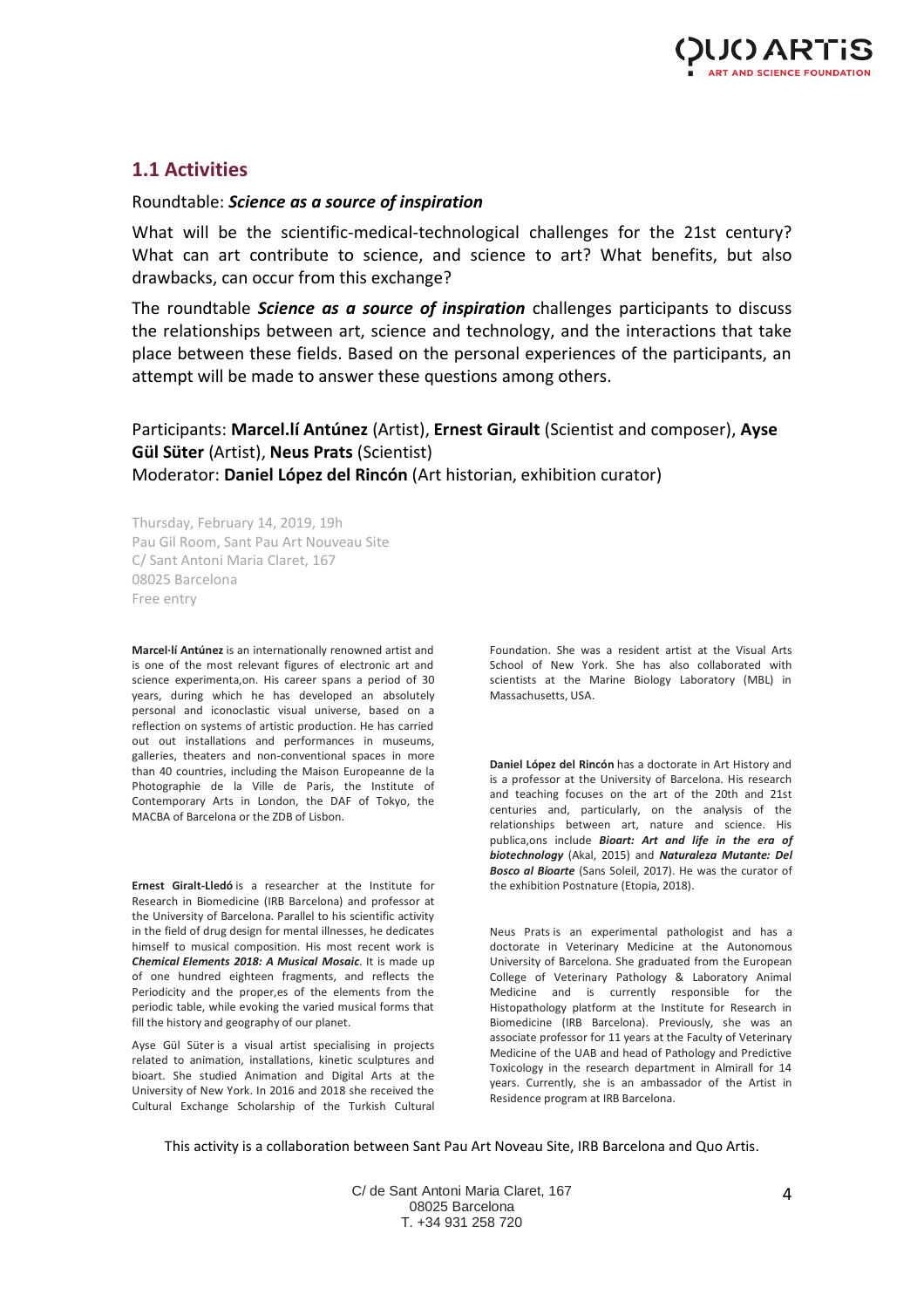#### Roundtable: *The therapeutic power of art*

The participants of this table will reflect on how art can stimulate emotional and cognitive development, as well as improve self-esteem in people suffering from some type of illness.

#### Participants: **Sara García** (Psychologist), **Nadia Collette** (Biologist and therapist)

Moderator: **Paul Rosero** (artist)

Thursday, March 7, 2019, 19h Room 3-4, Sant Pau Art Nouveau Site C/ Sant Antoni Maria Claret, 167 08025 Barcelona Free entry

**Sara García Serrano** has a degree in Psychology from the Autonomous University of Barcelona. She has studied extensively: Master's Degree in Clinical Psychology, Postgraduate Diploma in Psycho-oncology, Postgraduate in Brief Strategic Therapy, Master's Degree in Psychooncology, Master of Research in Applied Psychology in Health Sciences, Mindfulness and NLP training. She continued her studies with a stay at the Department of Oncological Psychiatry at the Memorial Sloan-Kettering Cancer Center in New York. She has collaborated in various informative talks and has participated in national and international Psycho-oncology conferences. She is currently the Coordinator of the Kālida Sant Pau Center, where emotional, practical and social support is provided to people who live with cancer.

**Nadia Collette** is an art-therapist at the Palliative Care Unit of Hospital Sant Pau. She is in charge of the clinical evaluation of art therapy intervention at the end of life, within the framework of the Hospital Research Institute. Academic background: PhD in Psychology; Bachelor in Medical Biology; Bachelor and Diploma of Advanced Studies in Fine Arts; Master in Transdisciplinary Art Therapy and Master in Counseling for mourning, loss and trauma.

**Carles Ramos** is graduated in Fine Arts from the University of Barcelona, then post graduated in Art Therapy at the Goldsmith College of the University of London. He worked in the area of psychiatry for adults in a general hospital as well as in a child mental health center of the (NHS).

In 1997, in Barcelona he initiated the first Master in Art Therapy in Spanish-speaking countries, which was carried out at the UB in conjunction with Metàfora, an art therapy school. In 2001, hee participated in the foundation of Asociación Profesional Española de Arteterapeutas, ATe from which he was president and from which he is currently an active member. In 2010, the Master's in Art Therapy became part of the educational offer of the Pompeu Fabra University until 2014 when Metàfora constituted the Master's Degree as an independent entity.

**Paul Rosero Contreras** is a conceptual artist who works with scientific information, speculative realism and different fictional narratives. His work explores themes related to geopolitics, environmental problems and the human relationship with extreme ecosystems. He received an MFA from the California Institute of Arts - CalArts and an Interdisciplinary Master's Degree in Cognitive Systems and Interactive Media at the Pompeu Fabra University in Barcelona. His work has received national and international awards, and has been widely exhibited at the 57th Venice Biennial, Antarctic Pavilion, Italy, at the 5th Moscow Biennial of Young Art, at the Quai Branly Museum in Paris, France, at the 11th Biennial of Cuenca, Ecuador, at the 1st Antarctic Biennial, at the 1st. South Biennial in Argentina, at SIGGRAPH 2017 in Los Angeles, among other places. Rosero teaches and researches at the San Francisco University of Quito.

This activity is a collaboration between the Kàlida Foundation, Sant Pau Art Noveau Site, Metàfora and Quo Artis.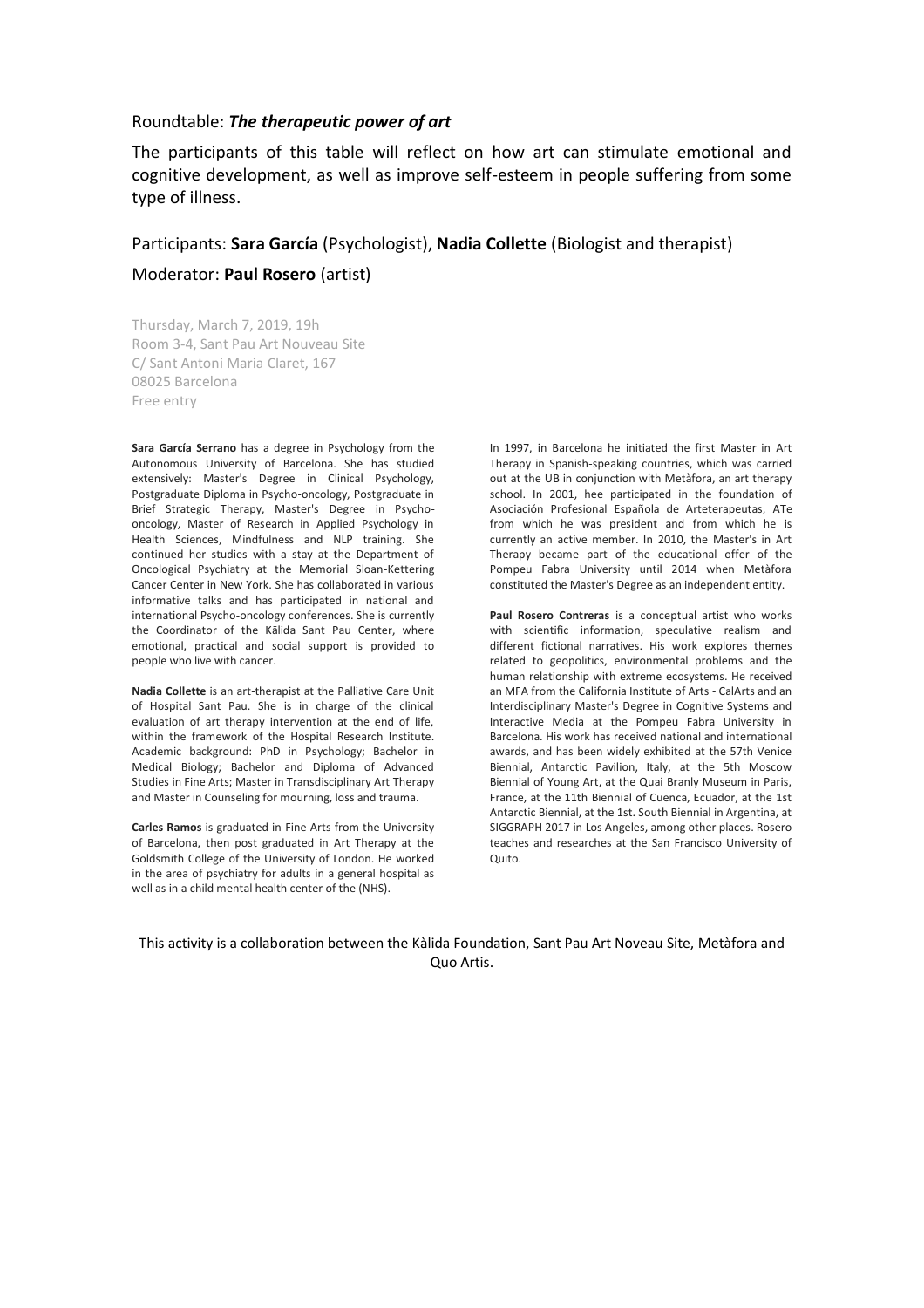# **2. In the words of the artist**

## *About the collaboration between artists and scientists, art and science*

*I believe that science adn art are very similar, since both involve an endless cycle of attempts and fialures, but even so, both scientists and artists continue to seek answers about life.* 

*Both approach problems with an open mind, with similar fear and intuition. New scientific concepts have the ability to expand the imagination and artistic vocabulary of an artist.* 

*Many artists today have a close relationship with technology and science. The collaboration between art and science has the potential to advance society. Artists are excellent collaborators in regards to the communication of scientific research, which makes the findings more compelling and accessible.*

## *About her work methodology*

*I* see the scientific image as an observation of my surroundings. I take a sample, *observe its behaviour, its shape and colours and transfer these characteristic features to other mediums, giving life to other platforms.* 

*I use several techniques, such as painting on glass, printing on silk, blowing glass or making digital collages to invite the audience to experience with microscopic cellular structures on a large scale.*

*Even though these "imaginary landscapes" seem to be quite graphic, they are actually very real natural formations. My art has always been inspired by nature and life itself, however, observing life forms in different magnifications has helped me to develop different perceptions of life. My fascination lies in the interplay between the micro and macro worlds, in particular, where their components overlap and unify until they finally come together as a whole.*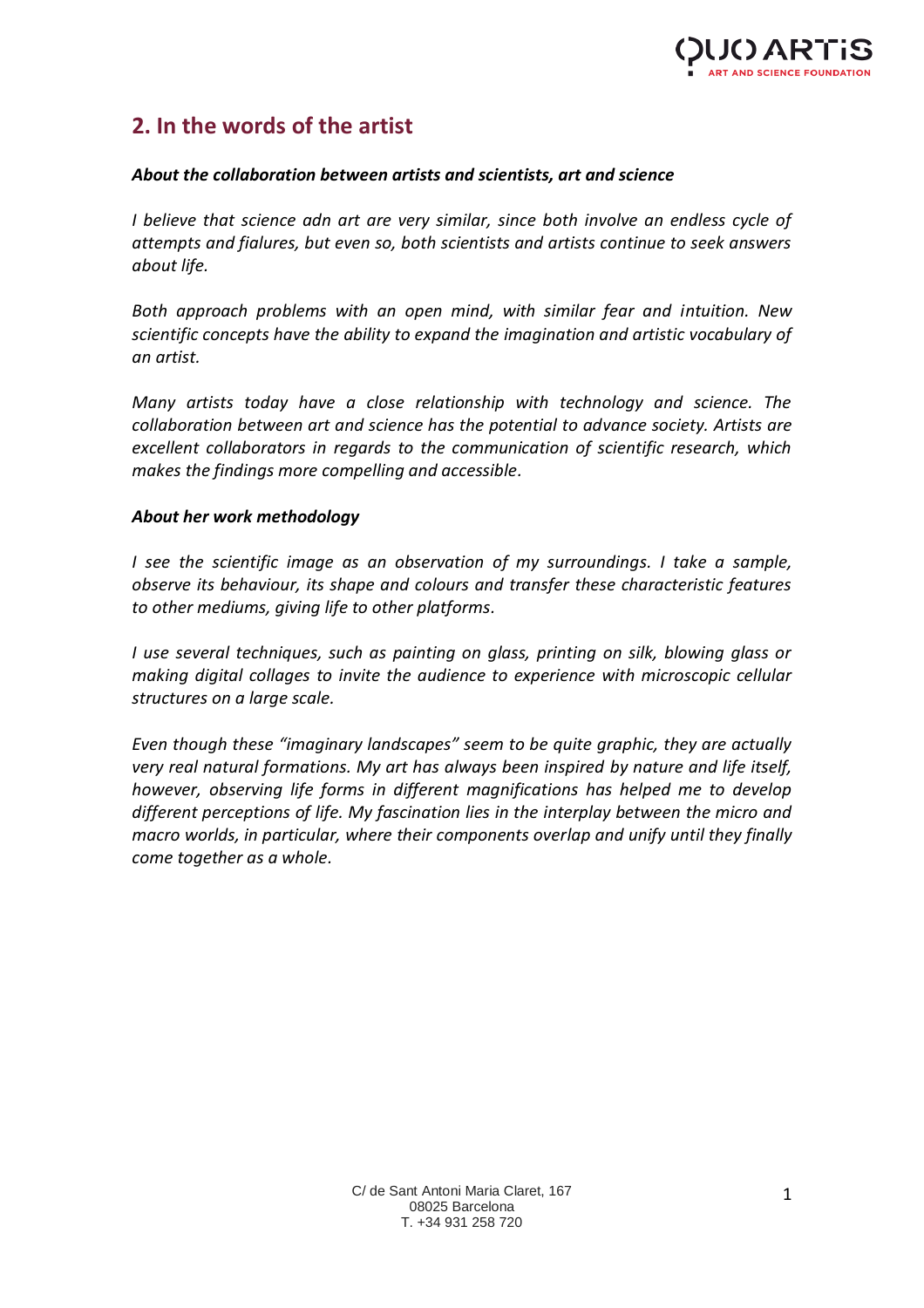# **3. Biography**



**Ayse Gül Süter** (Turkey, 1982) studied Animation and Digital Arts at New York University's Tisch School of the Arts. In 2016 and 2018 she received the Cultural Exchange Grant from the Turkish Cultural Foundation.

She was a resident artist at the School of Visual Arts in New York. She has also collaborated with scientists from the Marine Biology Laboratory (MBL) in Massachusetts, USA, to observe marine and plant biology and turn their observations into artistic projects.

During 2018, she was the resident artist at IRB Barcelona, where she has collaborated with several scientists and

laboratories to inspire herself to create the works of this exhibition.

Ayse Gül Süter resides in Istanbul, where she continues to work on projects related to bioart, animation, light installations, kinetic sculptures and paintings.

> Website[: http://aysegulsuter.net](http://aysegulsuter.net/) Instagram: aysegulsuter Twitter: @SuterAysegul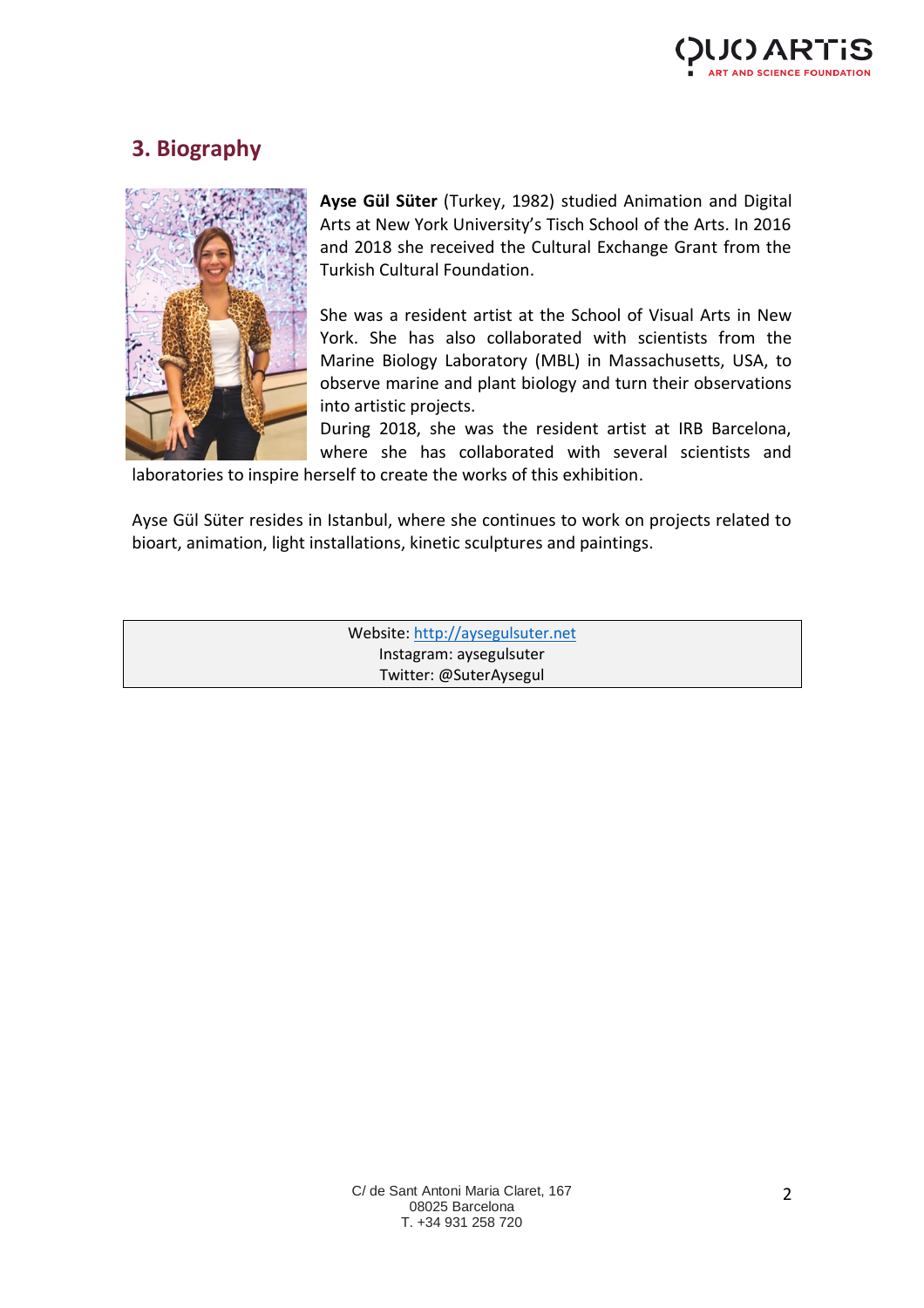

# **4. Organizers**

**[Quo Artis](http://quoartis.org/?lang=es)** is an international non-profit organisation whose mission is to establish connections between the fields of art, science and technology through the promotion of innovative projects. In this way, it seeks to contribute to art, culture and society, and promote interdisciplinary cooperation.

The **[IRB Barcelona](https://www.irbbarcelona.org/)** is a first-level research centre dedicated to studying fundamental issues of health and human diseases. The IRB Barcelona was founded in October 2005 by the Generalitat de Catalunya and the University of Barcelona, and is located in the Science Park of Barcelona.

The **[Sant Pau Art Nouveau Site,](http://www.santpaubarcelona.org/)** a group of modernist pavillions, is a World Heritage Site declared by UNESCO in 1997, property of the Private Foundation Hospital de la Santa Creu i Sant Pau, formed by the Cathedral Chapter, the Barcelona City Council and the Generalitat de Catalunya.

This project has the support of the Turkish Consulate in Barcelona and Turkish Airlines: